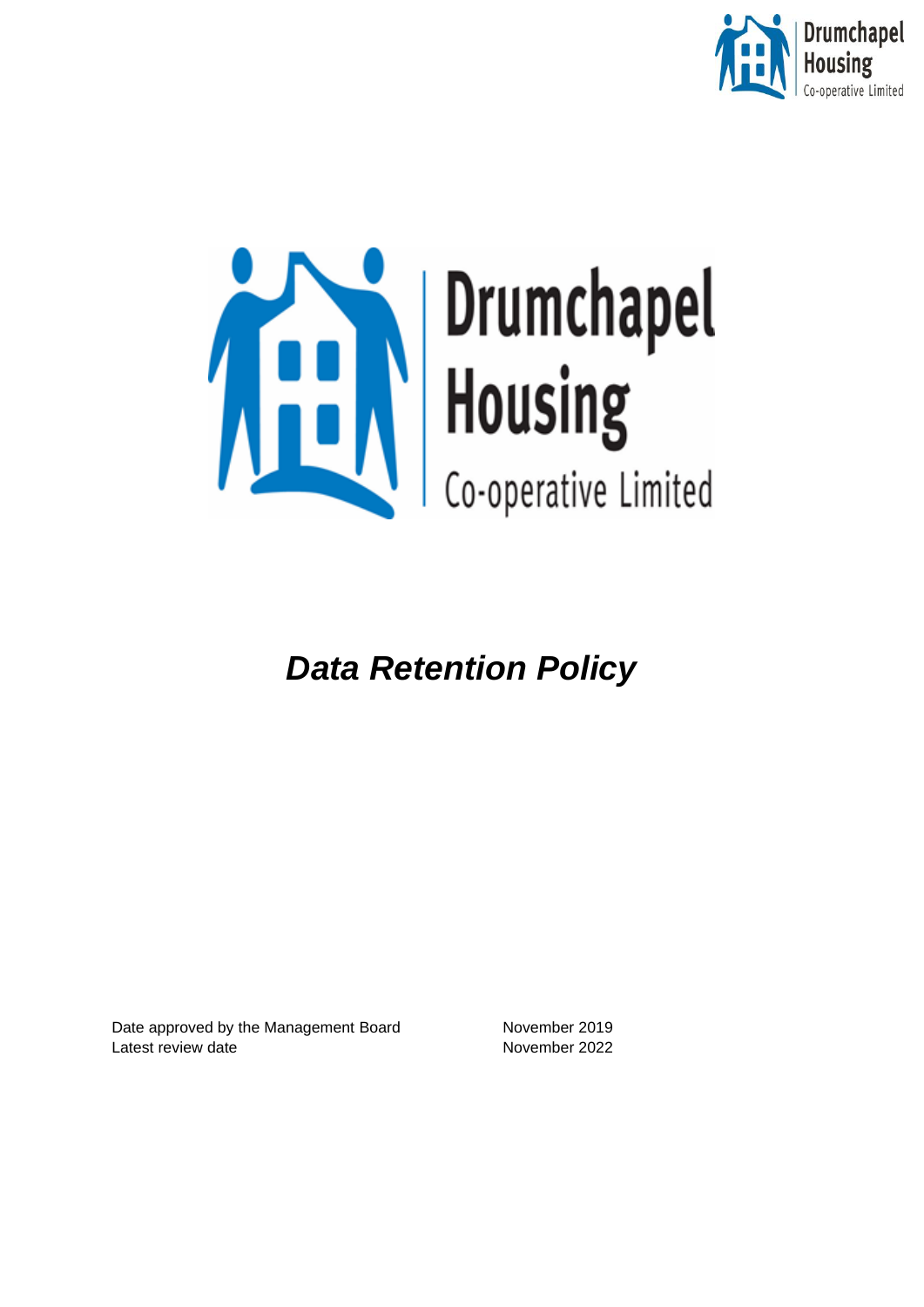# **Data Retention Policy**

## **Contents**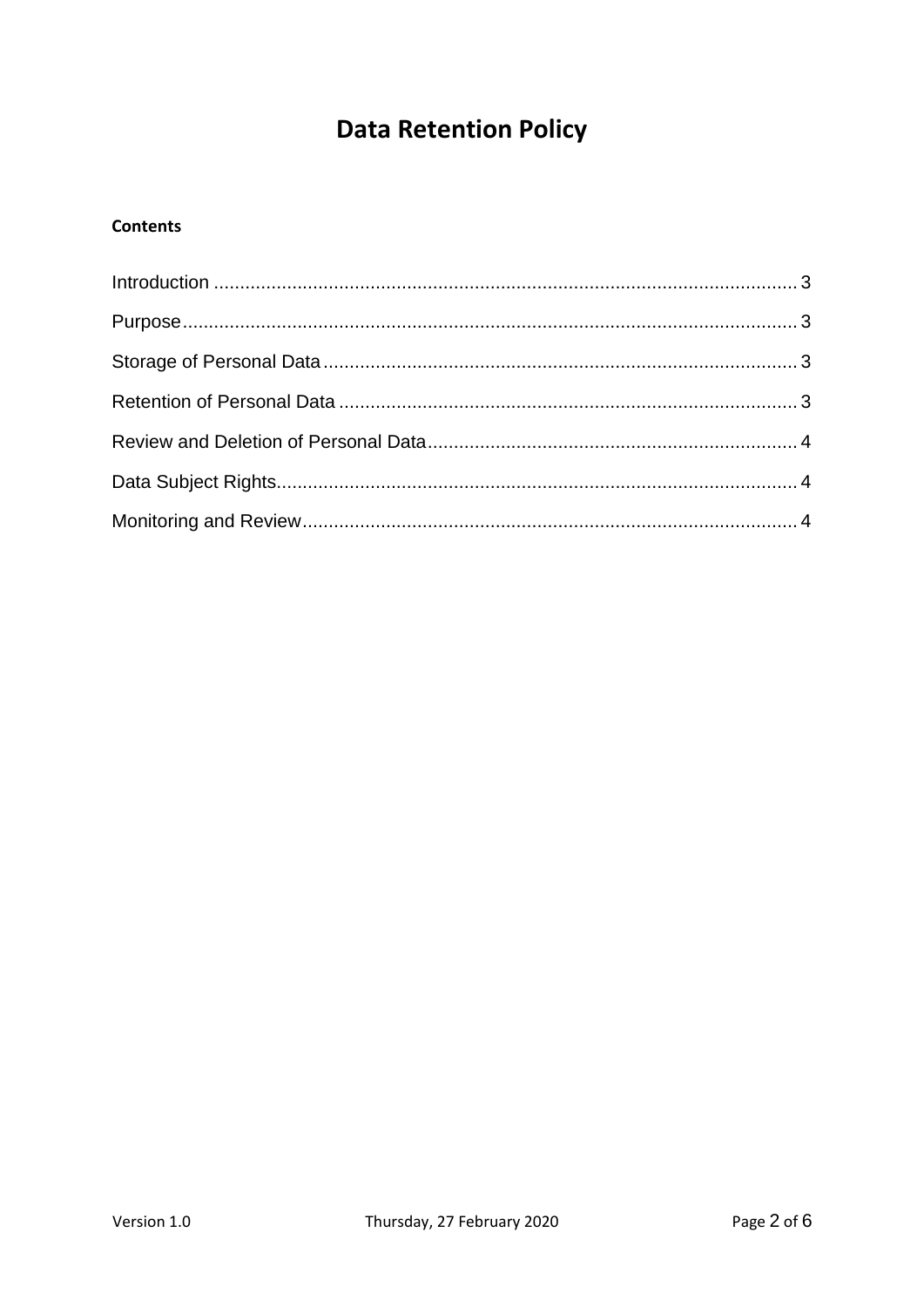#### <span id="page-2-0"></span>**Introduction**

The General Data Protection Regulation (GDPR) provides that organisations which process personal data must not retain that data for any longer than is *necessary* for the purposes for which the personal data are processed.

#### <span id="page-2-1"></span>**Purpose**

This policy details Drumchapel Housing Co-operative Ltd approach to the retention, deletion and destruction of personal data. All members of staff are obliged to familiarise themselves with this policy and refer to it on an ongoing basis to ensure that its terms are implemented and complied with.

#### <span id="page-2-2"></span>**Storage of Personal Data**

Drumchapel Housing Co-operative Ltd stores personal data in a variety of ways. This includes hard copy documents, emails, digital documents stored on desktop computers, laptops, phones and other devices, data stored on our servers and in our cloud-based storage, along with data stored by third parties on our behalf.

When updating, rectifying, erasing and deleting any personal data, due care must be taken to ensure that all personal data held in all locations (including back-up storage) and in all forms is dealt with securely and to ensure that a consistent and accurate record of personal data is maintained.

## <span id="page-2-3"></span>**Retention of Personal Data**

Different types of personal data may need to be retained for different periods of time depending on the purposes for which the data is processed and the legal and regulatory retention requirements in relation to certain categories of data.

In determining the appropriate retention period consideration should be given to the following factors:

- a) the purposes for which the personal data is processed;
- b) the legal basis for processing that personal data;
- c) legal requirements for retention (particularly employment and health and safety law); and
- d) regulatory requirements.

An appropriate retention period should be identified for each category of personal data. Data subjects must be informed of the retention period which applies to their personal data or, if there is no fixed retention period, the criteria used to determine that period; and where the purposes for which the data is processed have changed, any new retention period.

All personal data processed by Drumchapel Housing Co-operative Ltd shall be retained in accordance with the periods set out in the retention schedule below.

Personal data will be retained in accordance with the appropriate retention period and permanently deleted and/or securely destroyed in accordance with this policy. No personal data shall be destroyed or deleted other than in accordance with this policy.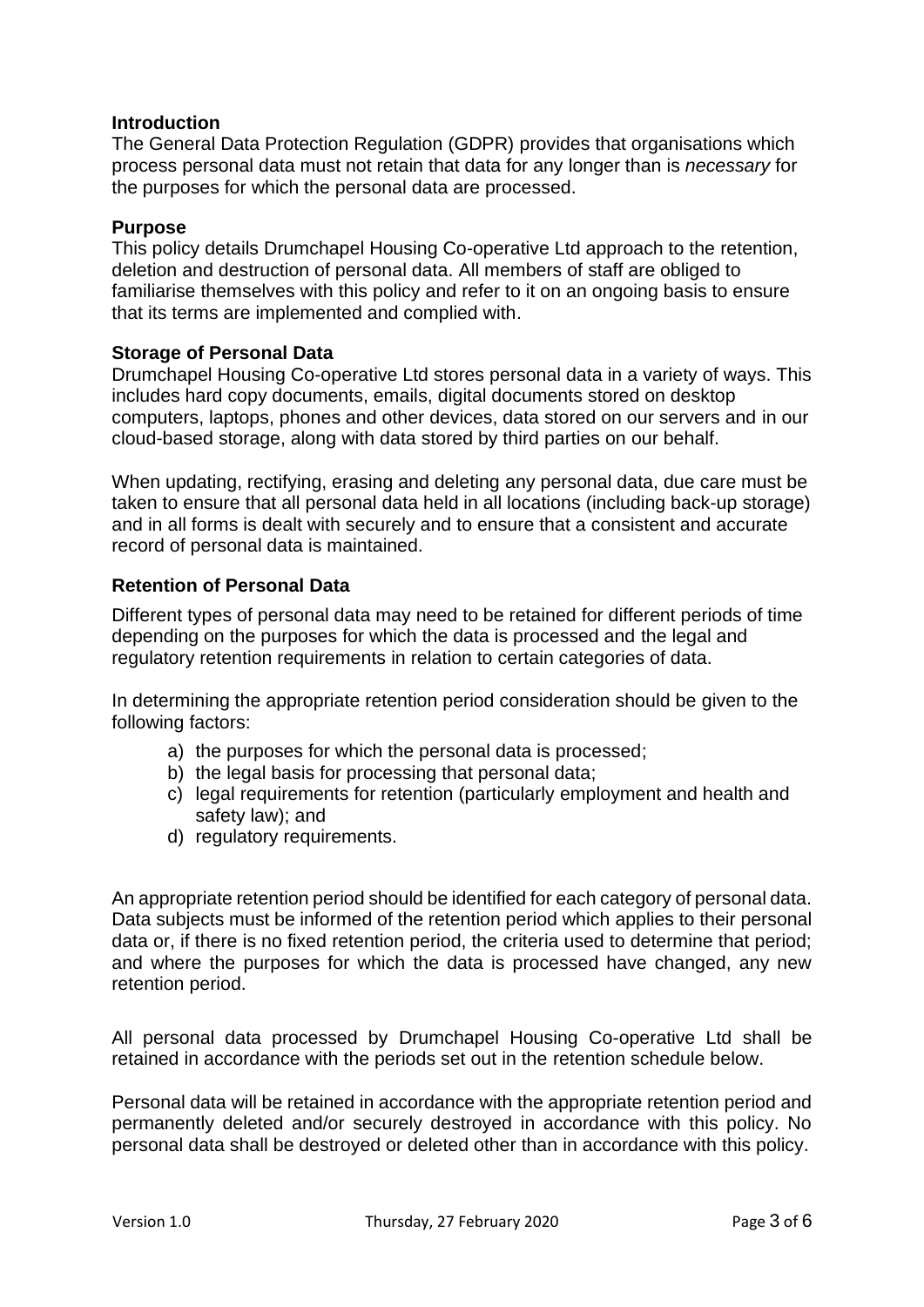## <span id="page-3-0"></span>**Review and Deletion of Personal Data**

A review of the personal data processed by Drumchapel Housing Co-operative Ltd will be carried out on an annual basis. During the course of this review we will:

- a) Review the retention periods for each category of personal data processed and whether any alteration to these periods is required
- b) Identify personal data which is due for destruction and deletion
- c) Arrange for the secure deletion and destruction of personal data which will no longer be retained

## <span id="page-3-1"></span>**Data Subject Rights**

Under the GDPR data subjects are entitled, in certain circumstances to require the erasure of their personal data. Any request from a data subject must be passed to the Drumchapel Housing Co-operative Ltd as soon as possible.

A data subject may insist on erasure of their personal data where:

- a) it is no longer necessary for the purposes for which it was processed;
- b) where consent has been withdrawn by the data subject;
- c) where there is no legal basis for the processing of the data; or
- d) where there is a legal obligation to delete the data.

The data subject's rights to erasure are not absolute and do not apply to personal data where processing is necessary for:

- a) exercising the rights of freedom of expression:
- b) to comply with a legal obligation in the public interest or in the exercise of an official authority;
- c) for public health reasons;
- d) for archiving purposes; and
- e) for the establishment, exercise or defence of legal claims.

Where personal data is erased following receipt of a request by a data subject DHC will confirm in writing to the data subject that their personal data has been destroyed. Such a response shall be issued to the data subject unless it is impossible or requires disproportionate effort to do so.

Where any request for erasure is refused, DHC will advise the data subject in writing that their request has been refused and detail the reasons for refusal.

#### <span id="page-3-2"></span>**Monitoring and Review**

This policy was last updated in November 2019 and shall be regularly monitored and reviewed, at least every three years.

## **GDPR Privacy Statement**

The Co-operative will gather and use certain information about individuals in accordance with GDPR. Staff members have a responsibility to ensure compliance with the terms of the privacy policy and to collect, handle and store personal information in accordance with relevant legislation. The Fair Processing Notice (FPN) details how personal data is held and processed.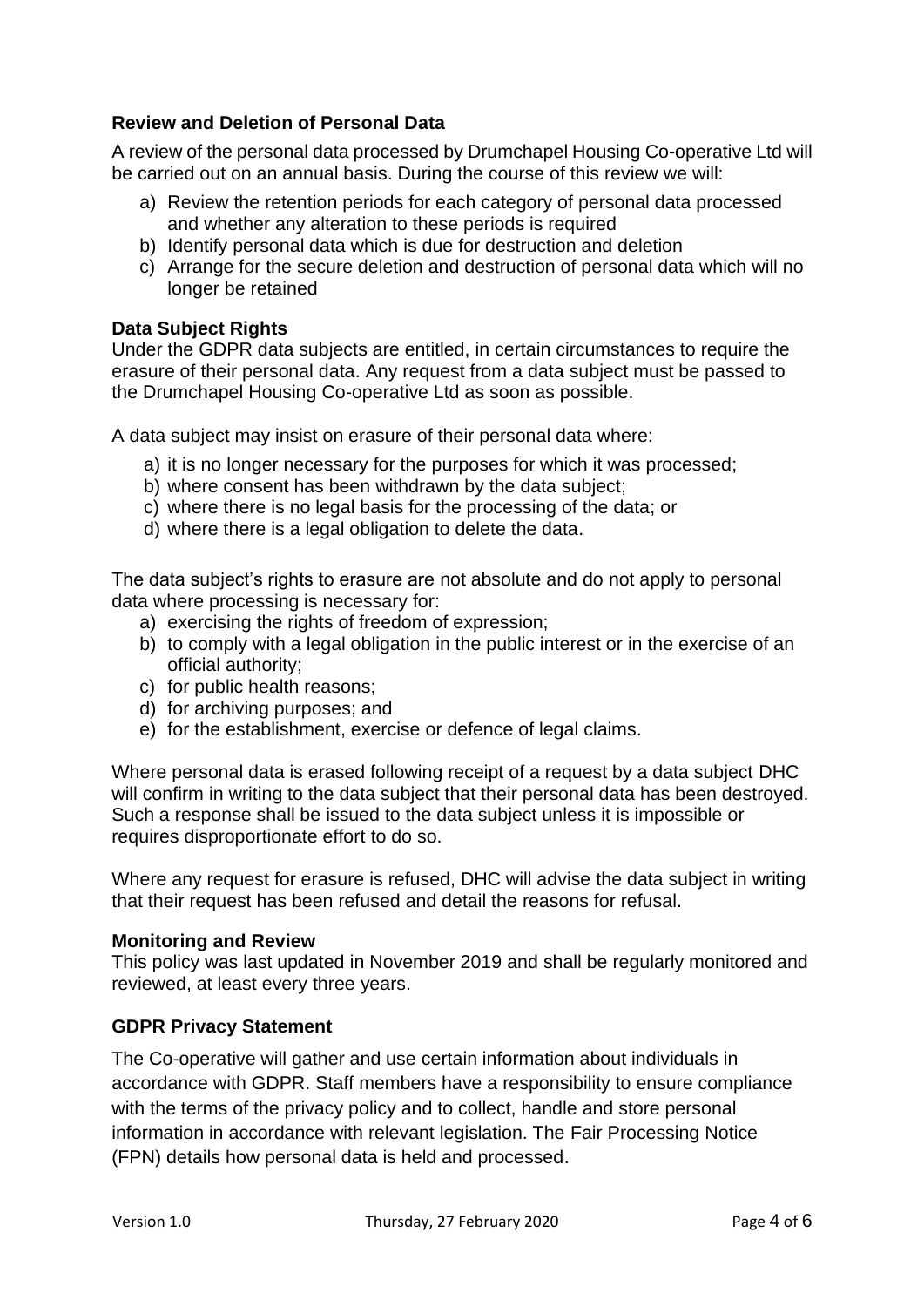| <b>NFHA</b>   | $\blacksquare$ | <b>National Federation of Housing Associations</b>                            |
|---------------|----------------|-------------------------------------------------------------------------------|
| <b>IPSA</b>   | $\blacksquare$ | <b>Independent Parliamentary Standards Authority</b>                          |
| <b>CA</b>     | $\blacksquare$ | <b>Companies Act</b>                                                          |
| <b>CIPD</b>   | $\blacksquare$ | <b>Chartered Institute of Personnel &amp; Development</b>                     |
| <b>SDA</b>    | $\blacksquare$ | <b>Sex Discrimination Act</b>                                                 |
| <b>RRA</b>    | $\blacksquare$ | <b>Race Relations Act</b>                                                     |
| <b>RIDDOR</b> | $\blacksquare$ | <b>Reporting of Injuries Diseases &amp; Dangerous Occurrences Regulations</b> |
| <b>VATA</b>   | $\blacksquare$ | <b>Value Added Tax Act</b>                                                    |
| <b>IHO</b>    | $\blacksquare$ | <b>Independent Housing Ombudsman</b>                                          |
| <b>DPA</b>    | $\blacksquare$ | <b>Data Protection Act</b>                                                    |
| <b>DWP</b>    | $\blacksquare$ | <b>Department of Work and Pensions</b>                                        |
| <b>IR</b>     | $\sim$         | <b>Inland Revenue</b>                                                         |